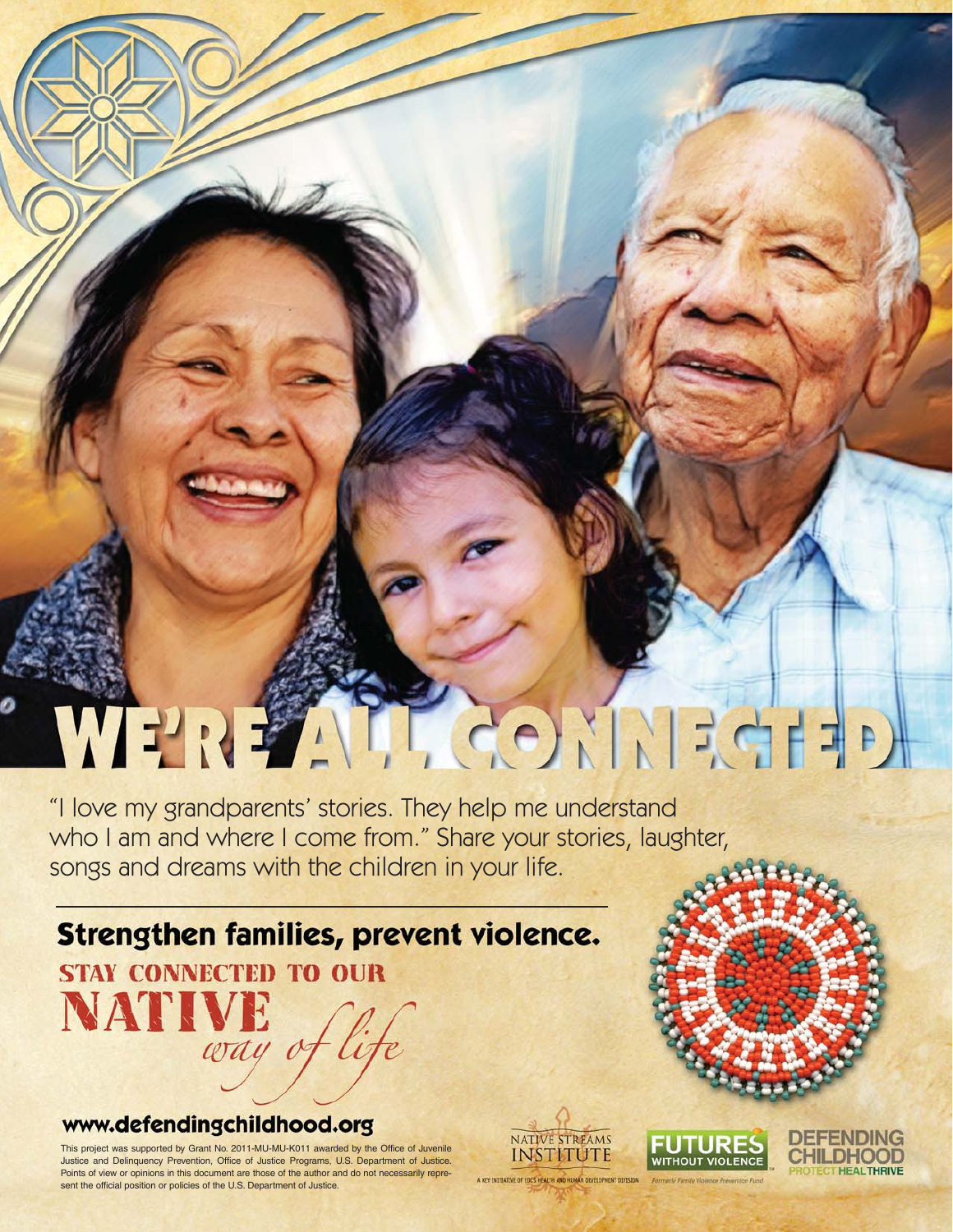# WERE ALL CONNECTED

You will find no higher calling than providing a safe and healthy future for your children. By spending quality time with them, eating dinner together and being a positive influence, your children will have a strong start.

Strengthen families, prevent violence.

**STAY CONNECTED TO OUR** NATIVE

#### www.defendingchildhood.org

This project was supported by Grant No. 2011-MU-MU-K011 awarded by the Office of Juvenile Justice and Delinquency Prevention, Office of Justice Programs, U.S. Department of Justice. Points of view or opinions in this document are those of the author and do not necessarily represent the official position or policies of the U.S. Department of Justice.

way of

NATIVE STREAMS **INSTITUTE** A KEY INTITATIVE OF EDCS HEALTH AND HUMAN DEVELO

**FUTUR** WITHOUT VIOLENCE